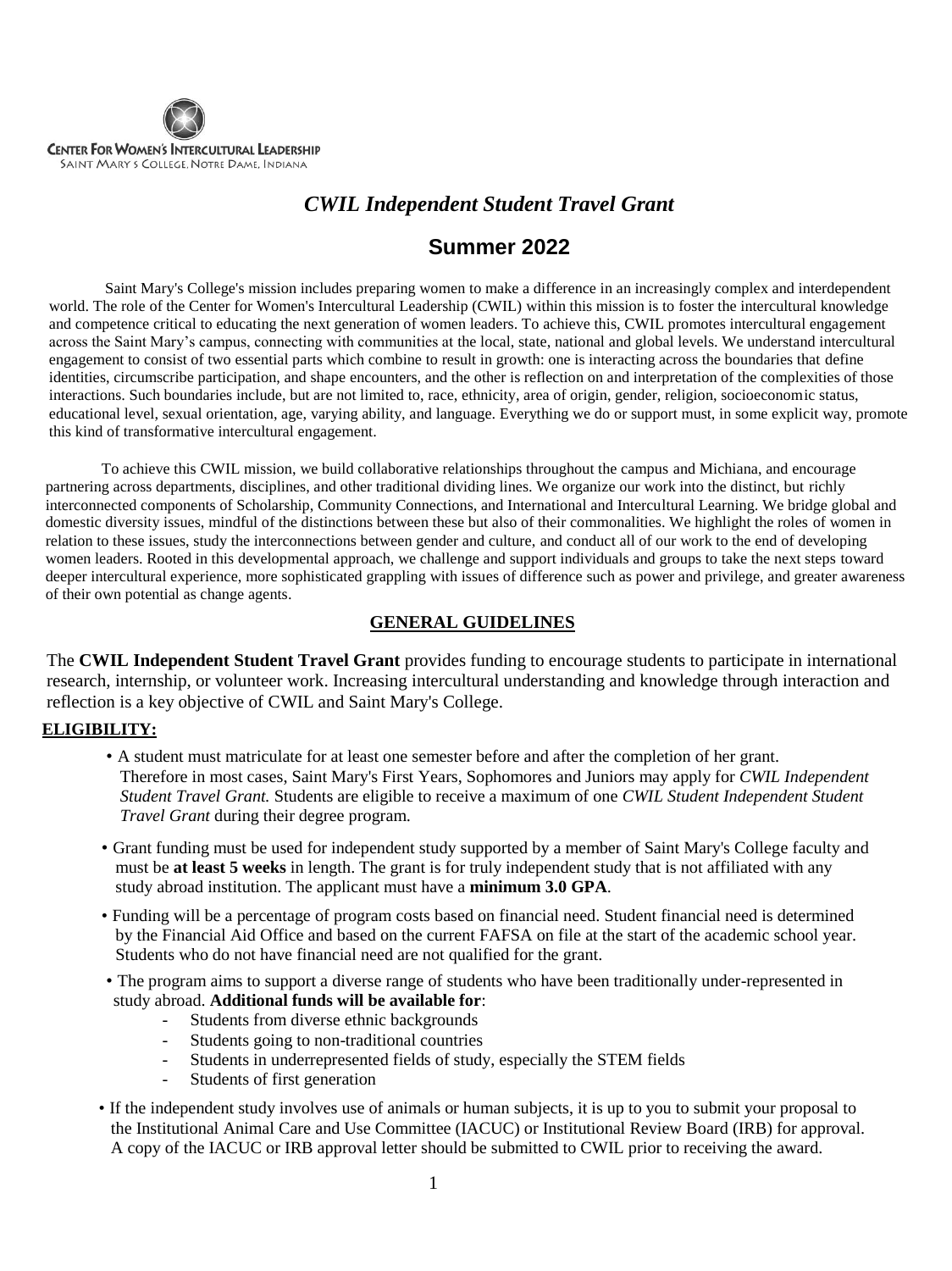

## **APPLICATION: Student Travel Grant for Study Abroad through Independent Study**

## **APPLICATION PROCEDURES:**

- **1. Intercultural Learning Showcase**: Interested students are required to attend the **2021** *Intercultural Learning Showcase***.**
- **2. Appointment with CWIL:** Interested students are required to make an appointment with Dr. Alice Siqin Yang, Assistant Director for Global Education to discuss proposal prior to **December 1, 2021.**
- **3. Faculty Advisor:** Students must get approval from a Saint Mary's College faculty advisor for their proposal. The faculty advisor should review and approve the proposal narrative, meet with the student after the travel grant to evaluate the learning experience, and facilitate the dissemination of the learning. It is strongly encouraged that the faculty advisor and the student create a learning plan for academic credit to accompany proposal (see attached form.) The faculty advisor must sign-off on this application. The faculty advisor may also serve as the required reference. Students should meet with the faculty advisor well in advance of the application deadline.
- **4. Prior to Receiving Award:** Once awarded grant students will need to provide the following forms: proof of insurance, Health and Wellness Disclosure Form, and Participation Agreement (CWIL to provide forms.)
- **5. Grant Application Materials:** The *Completed Application s*ubmitted to: Dr. Alice S. Yang, Director for International Education Center for Women's Intercultural Leadership [syang@saintmarys.edu](mailto:syang@saintmarys.edu)

### **APPLICATION MATERIAL TO SUBMIT BY 5:00PM, February 1, 2022**

- □ *Application Form (page 3)*
- □ *Participant's Understanding & Agreement (page 3)*
- □ *Faculty Advisor Signature (page 3)*
- □ *Educational Records Release (page 4)*
- □ *Essay Proposal (page 5)*
- □ *Budget Worksheet (page 6)*
- □ *Faculty Recommendation (page 7)*
- □ *Learning Plan (strongly suggested) (page 8)*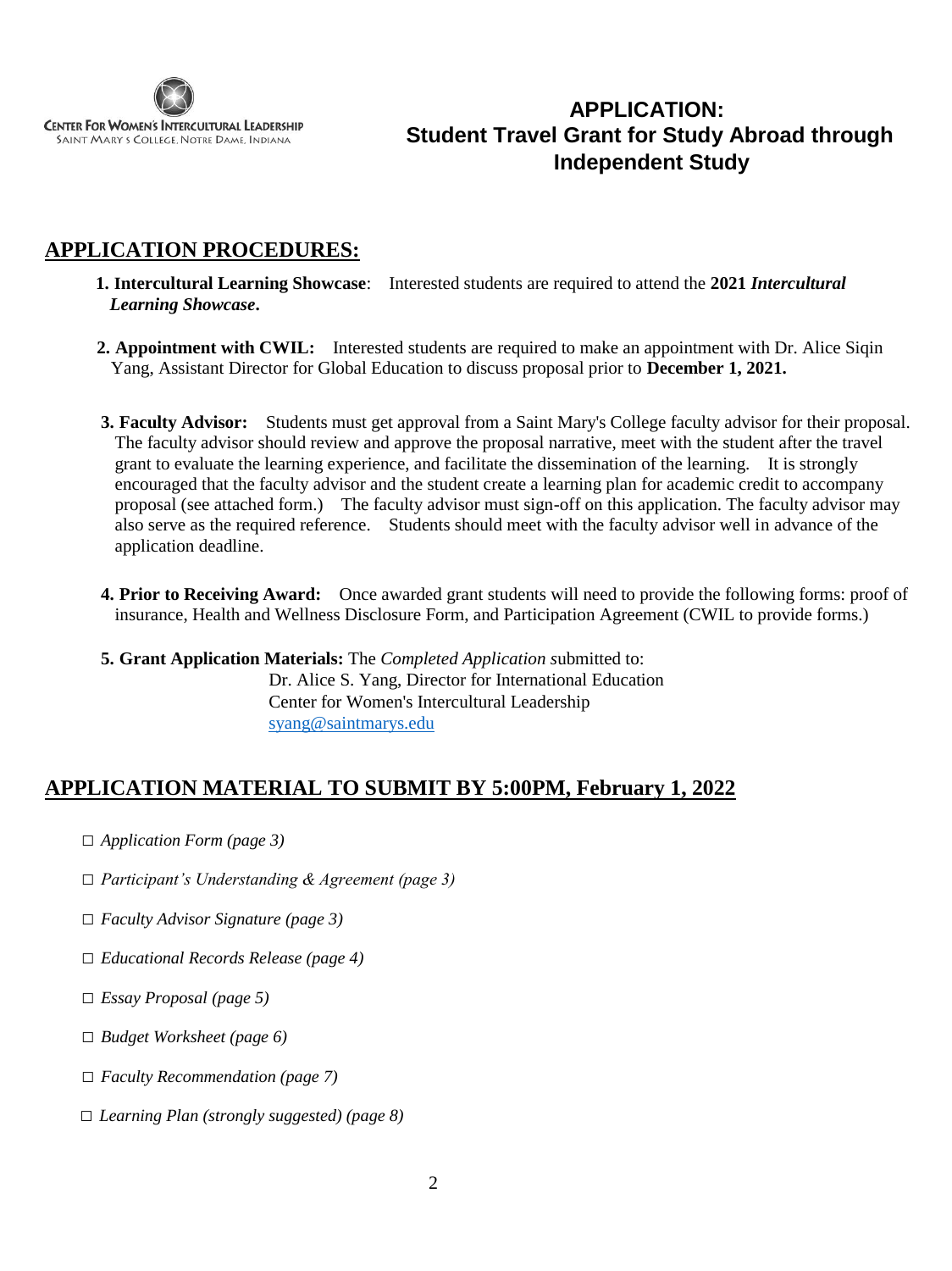# **APPLICATION FORM:**

| 1. Name                           | <b>Anticipated Graduation Month &amp; Year</b> |  |
|-----------------------------------|------------------------------------------------|--|
| <b>Campus Email</b>               | <b>Phone</b>                                   |  |
| 2. International Proposal Title _ | <b>Dates</b>                                   |  |

- **3.** I agree to complete a two-page **reflective essay** on my international and intercultural experience after I return. Reflective essays are due to Dr. Alice S. Yang [\(syang@saintmary.edu\)](mailto:syang@saintmary.edu) by **October 1, 2022**.
- **4.** I agree to participate in a **poster presentation** and **paneled presentation** to discuss my experience at the **2022** *Intercultural Learning Showcase*.
- **5.** I give my permission to **share my reflective essay and grant proposal.** CWIL will make successful proposals and reflective essays available to serve as models for other students by publishing examples on CWIL's web-site and in other publication sources.
- **6.** I give my permission to CWIL to **contact Saint Mary's Financial Aid Office** for information regarding my financial need. CWIL will keep conversations and records of students' financial need confidential.

### **PARTICIPANT'S UNDERSTANDING AND AGREEMENT:**

In signing this application, I agree to the accuracy of the above information enclosed in this application and all study abroad application materials. I agree, if selected, to abide by the requirements of the grant established by the Center for Women's Intercultural Leadership. I understand that if any of the application material is not accurate or if I do not follow through with the grant requirements, the funding may be nullified and I will be responsible for reimbursing the Center for Women's Intercultural Leadership for the grant funds. I understand that grants are awarded for purposes described in the proposal and may not be used in support of other activities. The grant will be withdrawn if circumstances invalidate the proposed activity.

Applicant's Signature the contract of the contract of the contract of the contract of the contract of the contract of the contract of the contract of the contract of the contract of the contract of the contract of the cont

### **FACULTY ADVISOR'S APPROVAL:**

This student has met with me regarding her interest proposal for international and intercultural engagement and I approve the academic merit and feasibility of her proposal.

\_\_\_\_\_\_\_\_\_\_\_\_\_\_\_\_\_\_\_\_\_\_\_\_\_\_\_\_\_\_\_\_\_\_\_\_\_\_\_\_\_\_\_\_\_\_\_\_\_\_\_\_\_\_\_\_\_\_\_\_\_\_\_\_\_\_\_\_\_\_\_\_\_\_\_\_\_\_\_\_\_\_\_\_\_\_\_\_\_\_\_

Faculty Advisor's Signature Date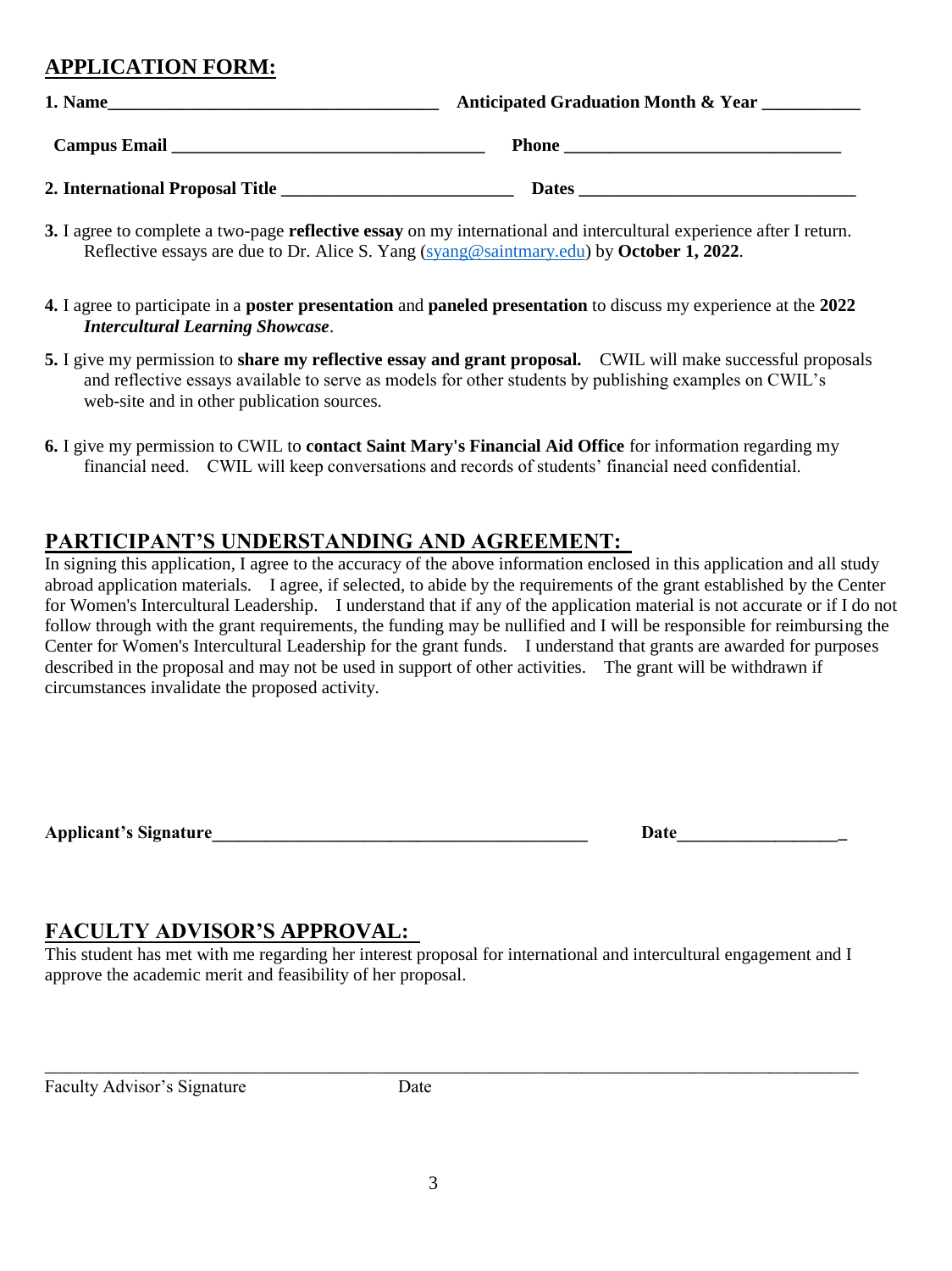#### **ESSAY PROPOSAL:**

Using the outline below, please write a reflective essay of **three to four double spaced pages** addressing the following questions. Feel free to follow the suggested outline, if helpful.

#### **I. Description of Project**

- a. Please describe generally the international experience that you are proposing in terms of cultural location and context.
- b. Please give a detailed description of the international experience and activity that you are proposing in terms of what you will be doing in your host country. Please include any organization, associates, or international contacts with which you may be working. If you are working with a specific organization, please include a brochure, letter of reference, or some other documentation regarding the organization's mission.
- c. Please give a detailed description of the academic merit or research aspect of your proposal.
- d. Please give a detailed description of the logistics that you have planned, in terms of specific lodging arrangements, transportation, and food.

#### **II. Intercultural Consideration**

- a. Please share your thoughts about the meaning of intercultural sensitivity.
- b. Please describe your specific intercultural aims for the international proposal that you have designed. How do you plan to maximize your intercultural experience?
- c. Describe a previous intercultural experience that you have engaged in at Saint Mary's College. Please reflect on what you perceive as the benefits and values of intercultural experiences.

#### **III. Financial Consideration**

- a. Describe the various costs of the program. (see the attached budget sheet for assistance)
- b. If the grant is approved, CWIL will reimburse only a portion of your expenditures. Please describe how you expect to cover the remainder of the expenses?
- c. Please discuss the impact of the grant funding and how you intend to share your experience with the Saint Mary's College community if you are awarded a grant.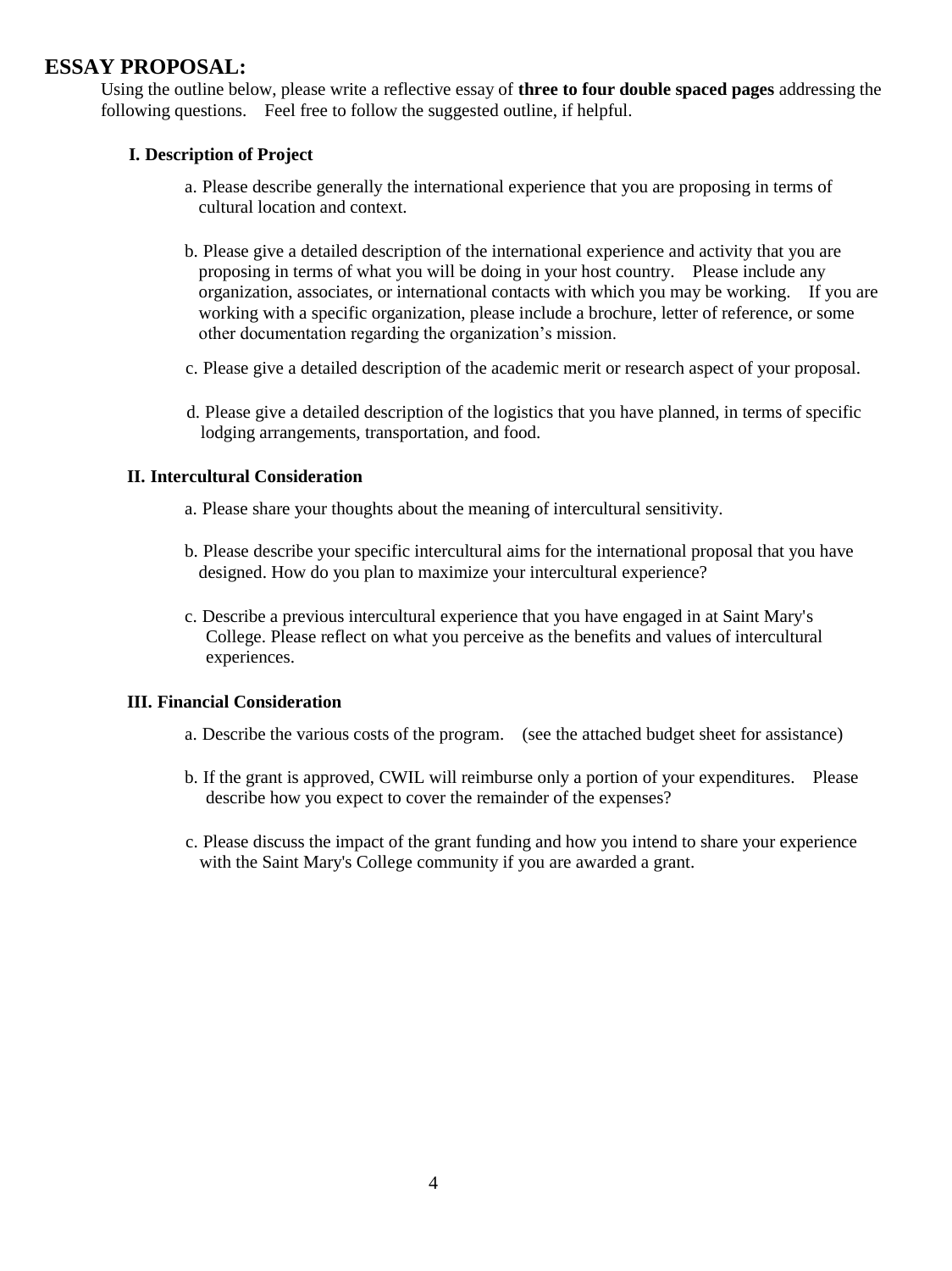### **BUDGET WORKSHEET:**

| Please state the cost for Academic Credit (tuition):         |  |
|--------------------------------------------------------------|--|
| Please state any additional costs for the proposed activity: |  |
| <b>TOTAL amount requested for Grant Funding:</b>             |  |

The below budget worksheet is a tool to assist you in planning & estimate the total expenses.

| <b>ITEM:</b>                                      | <b>Amount</b> |
|---------------------------------------------------|---------------|
| Item: Tuition                                     |               |
|                                                   |               |
|                                                   |               |
|                                                   |               |
| $\mathbf{r}$<br>10m<br>$\mathbf{r}$ .<br>$\cdots$ |               |

| Item: Travel & Transportation |  |
|-------------------------------|--|
|                               |  |
|                               |  |

| Item: Immigration Documentation |  |
|---------------------------------|--|
|                                 |  |
|                                 |  |

| Item: Books and Supplies |  |
|--------------------------|--|
|                          |  |
|                          |  |

| Item: Meals |  |
|-------------|--|
|             |  |
|             |  |

| Item: Room |  |
|------------|--|
|            |  |
|            |  |

| Item: Insurance |  |
|-----------------|--|
|                 |  |
|                 |  |

Item: Other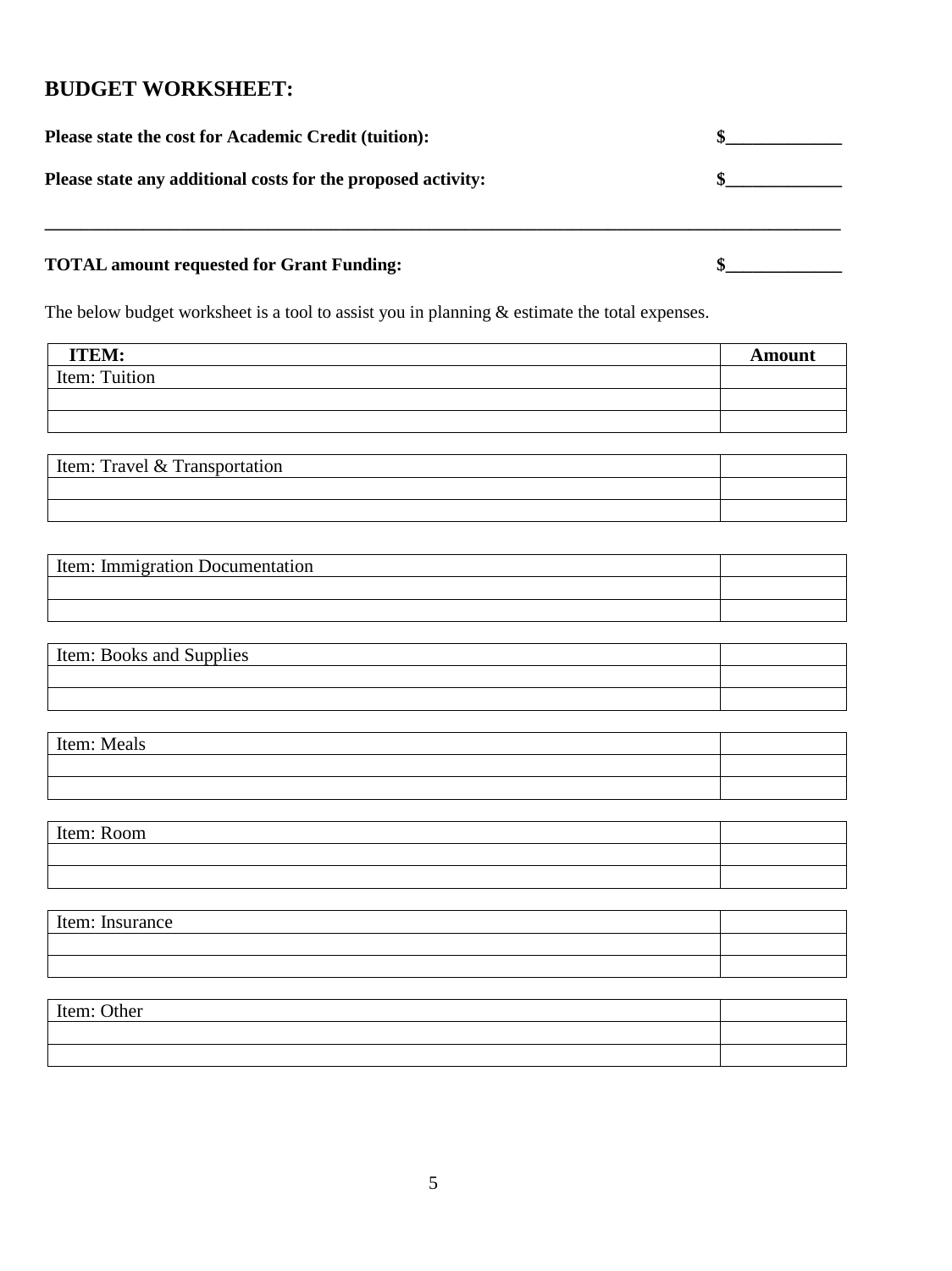## CWIL Independent Student Travel Grant FACULTY MEMBER RECOMMENDATION

| <b>Applicant Fill Out:</b>                                                           |                     |
|--------------------------------------------------------------------------------------|---------------------|
|                                                                                      |                     |
|                                                                                      | Class:              |
|                                                                                      |                     |
| I do _____, do not ______ relinquish the right to review this form after completion. |                     |
|                                                                                      | Student's Signature |

The Center for Women's Intercultural Leadership has designed this category of student grant for particularly ambitious students that seek further intercultural experience beyond the traditional setting of study abroad programming. This grant is designed for students that have previous travel experience and are looking at further research of a specific question that combines cultural depth and intellectual sensitivity. This is a particularly competitive grant category and requires that students have strong academic skills, personal motivation, maturity, and integrity. Students' application packets are evaluated on the feasibility of their proposals, the intercultural potential, faculty advisor support, and faculty member recommendation. Many thanks for your time in evaluating and reflecting on the student's ability to succeed in this independent style of learning. If necessary, please attach a separate piece of paper for your comments.

\_ \_ \_ \_ \_ \_ \_ \_ \_ \_ \_ \_ \_ \_ \_ \_ \_ \_ \_ \_ \_ \_ \_ \_ \_ \_ \_ \_ \_ \_ \_ \_ \_ \_ \_ \_ \_ \_ \_ \_ \_ \_ \_ \_ \_ \_ \_ \_ \_ \_ \_ \_ \_ \_ \_ \_ \_ \_ \_ \_ \_ \_ \_ \_

| Signature: | . பாட |
|------------|-------|
|            |       |

Position:

Phone  $\#$ :

**Please return this form to: Dr. Alice S. Yang, Director for International Education,** [syang@saintmarys.edu](mailto:syang@saintmarys.edu)